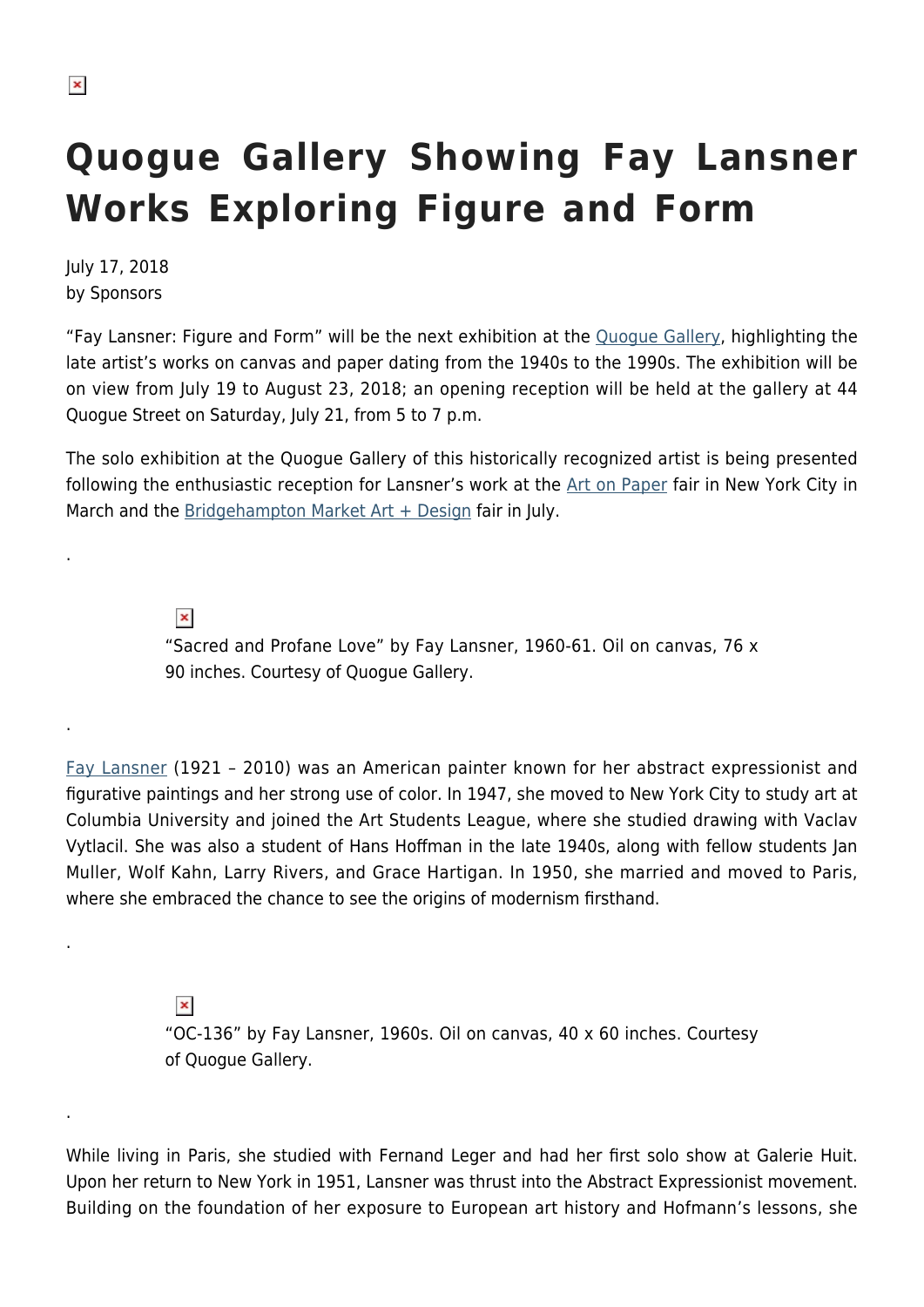quickly became affiliated with her American peers, including Willem de Kooning, Joan Mitchell, and Franz Kline. She was briefly a member of the Artist's Club. Lansner joined the Hansa Gallery and had her first American exhibition there in 1954. Other Hansa members included Allan Kaprow, Jane Wilson and Wolf Kahn.

> $\pmb{\times}$ "OC-1241," by Fay Lansner, 1974. Oil on canvas, 70 x 90 inches. Courtesy of Quogue Gallery.

.

.

.

.

.

.

During the 1950s, the Lansners began to spend summers on the East End of Long Island, which had become the summer nexus of the New York art world. In 1971 they purchased a farmhouse in Bridgehampton, where Fay established another studio. Lansner exhibited extensively, made many lifelong friends in the Hamptons and frequently hosted art world neighbors such as Larry Rivers, Perle Fine, Audrey Flack, and critic Harold Rosenberg.

> $\pmb{\times}$ "WP-22" by Fay Lansner, 1985. Pastel on paper, 38 x 50 inches. Courtesy of Quogue Gallery.

While Lansner was a devoted admirer of abstraction and its tenets as laid down by Hans Hoffman, she knew early on that she wanted to concentrate on the figure, more specifically her idea of a "20th Century" figure. She set out to develop the language of the body as she could interpret it in 20th century terms. As the artist stated in a 1976 interview: " I draw from the model [the figure], and also I don't draw from the model. I draw from my imagination, from my feeling, from my idea, from sensation, and from the object. Nature. It's very important to have some sort of model, a reference one can spring to and from."

> $\pmb{\times}$ "Yellow & Pink" by Fay Lansner, 1949. Pastel on paper, 24 x 16 inches. Courtesy of Quogue Gallery.

Lansner's work was the subject of 30 solo shows from 1951-2009, and she was included in more than 100 group exhibitions in the United States and Paris throughout her career. She is widely